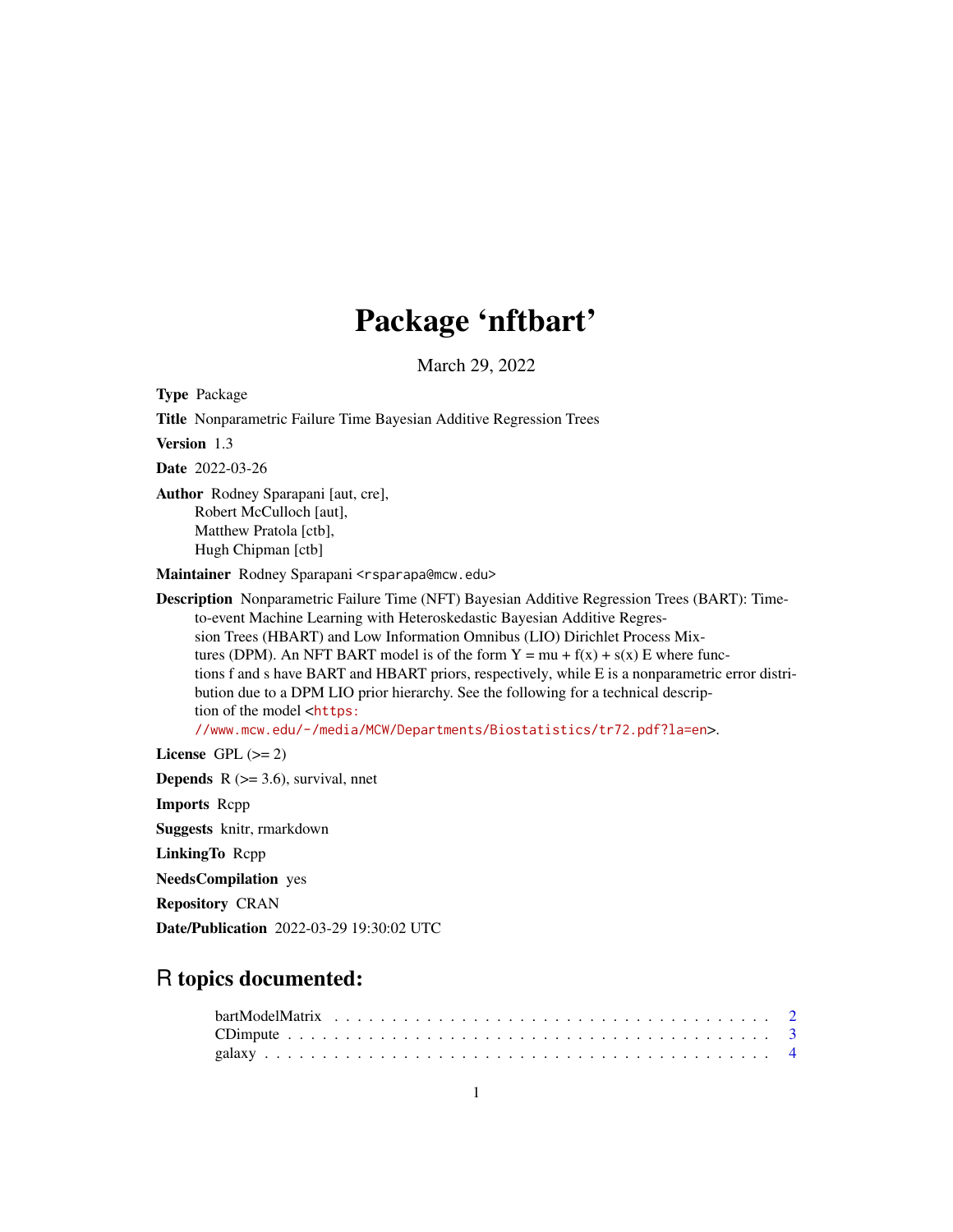| Index |  |  |  |  |  |  |  |  |  |  |  |  |  |  |  |  |  |  |  |  |  |  |
|-------|--|--|--|--|--|--|--|--|--|--|--|--|--|--|--|--|--|--|--|--|--|--|
|       |  |  |  |  |  |  |  |  |  |  |  |  |  |  |  |  |  |  |  |  |  |  |
|       |  |  |  |  |  |  |  |  |  |  |  |  |  |  |  |  |  |  |  |  |  |  |
|       |  |  |  |  |  |  |  |  |  |  |  |  |  |  |  |  |  |  |  |  |  |  |

bartModelMatrix *Create a matrix out of a vector or data.frame*

#### Description

The compiled functions of this package operate on matrices in memory. Therefore, if the user submits a vector or data.frame, then this function converts it to a matrix. Also, it determines the number of cutpoints necessary for each column when asked to do so.

#### Usage

```
bartModelMatrix(X, numcut=0L, usequants=FALSE, type=7, rm.const=FALSE,
               cont=FALSE, xicuts=NULL, rm.vars=NULL)
```
#### Arguments

| X         | A vector or data frame to create the matrix from.                                                                                        |
|-----------|------------------------------------------------------------------------------------------------------------------------------------------|
| numcut    | The maximum number of cutpoints to consider. If numcut=0, then just return a<br>matrix; otherwise, return a list.                        |
| usequants | If usequants is FALSE, then the cutpoints in xinfo are generated uniformly;<br>otherwise, if TRUE, quantiles are used for the cutpoints. |
| type      | Determines which quantile algorithm is employed.                                                                                         |
| rm.const  | Whether or not to remove constant variables.                                                                                             |
| cont      | Whether or not to assume all variables are continuous.                                                                                   |
| xicuts    | To specify your own cut-points, use the xicuts argument.                                                                                 |
| rm.vars   | The variables that you want removed.                                                                                                     |

#### Value

If numcut==0 (the default), then a matrix of the covariates is returned; otherwise, a list is returned with the following values.

| X.     | A matrix of the covariates with n rows and p columns.                                                                                                                                                                                                                                  |
|--------|----------------------------------------------------------------------------------------------------------------------------------------------------------------------------------------------------------------------------------------------------------------------------------------|
| numcut | A vector of length p of the number of cut-points for each covariate.                                                                                                                                                                                                                   |
| grp    | A vector that corresponds to variables in the input data. Frame that were trans-<br>lated into dummy columns in the output matrix, <i>i.e.</i> , for each input variable in<br>order, there is a number in the vector corresponding to the number of output<br>columns created for it. |

<span id="page-1-0"></span>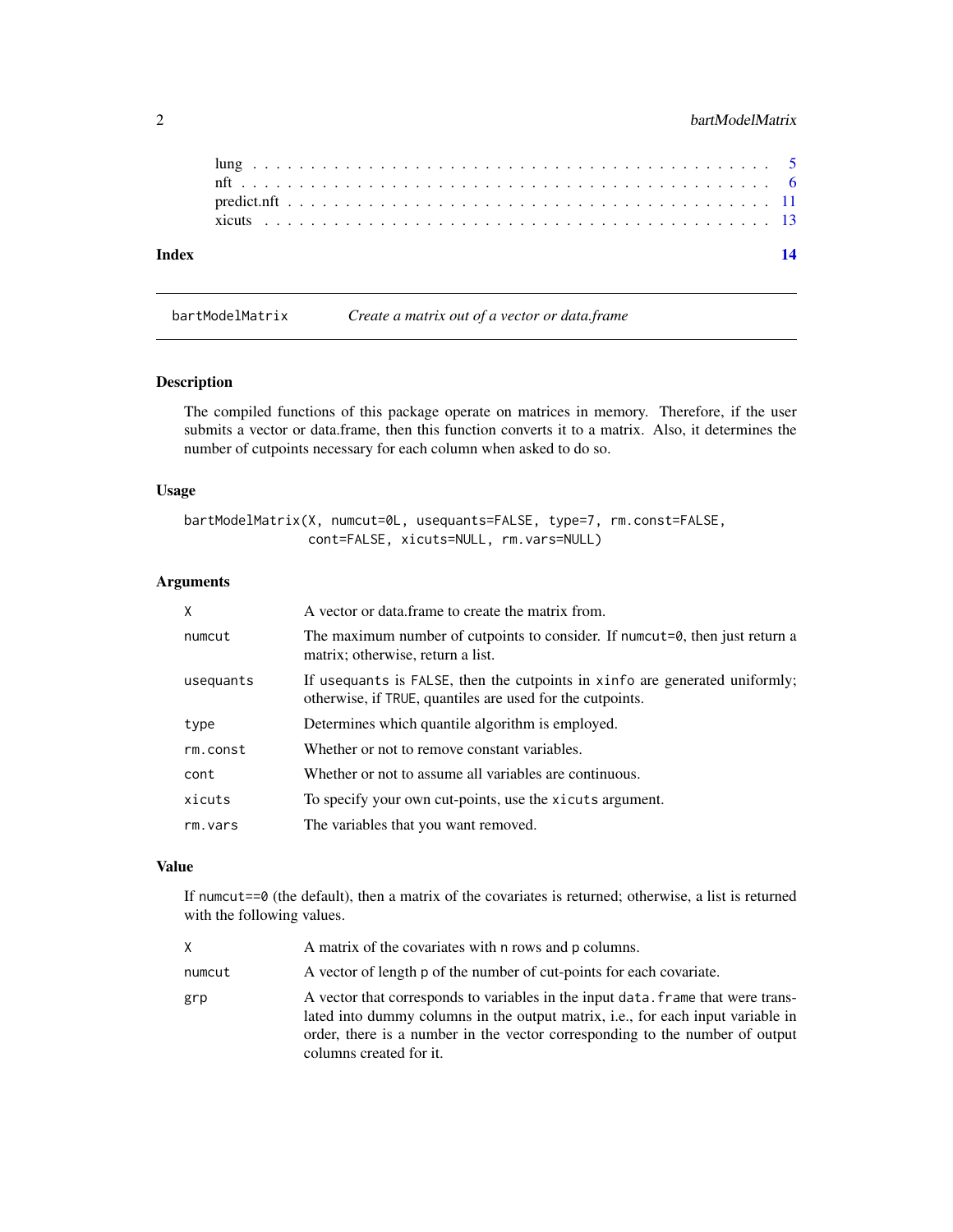#### <span id="page-2-0"></span>CDimpute 3

#### See Also

[xicuts](#page-12-1)

#### Examples

```
set.seed(99)
a \le - rbinom(10, 4, 0.4)
table(a)
x \leftarrow runif(10)df <- data.frame(a=factor(a), x=x)
(b <- bartModelMatrix(df))
(b <- bartModelMatrix(df, numcut=9))
(b <- bartModelMatrix(df, numcut=9, usequants=TRUE))
## Not run:
    ## this is an error
    f <- bartModelMatrix(as.character(a))
## End(Not run)
```
CDimpute *Cold-deck missing imputation*

#### Description

This function imputes missing data.

#### Usage

```
CDimpute(x.train, x.test=matrix(0, 0, 0), impute.bin=NULL)
```
#### Arguments

| x.train    | The training matrix.                                                                   |
|------------|----------------------------------------------------------------------------------------|
| x.test     | The testing matrix, if given.                                                          |
| impute.bin | An index of the columns to avoid imputing which will be handled by BART<br>internally. |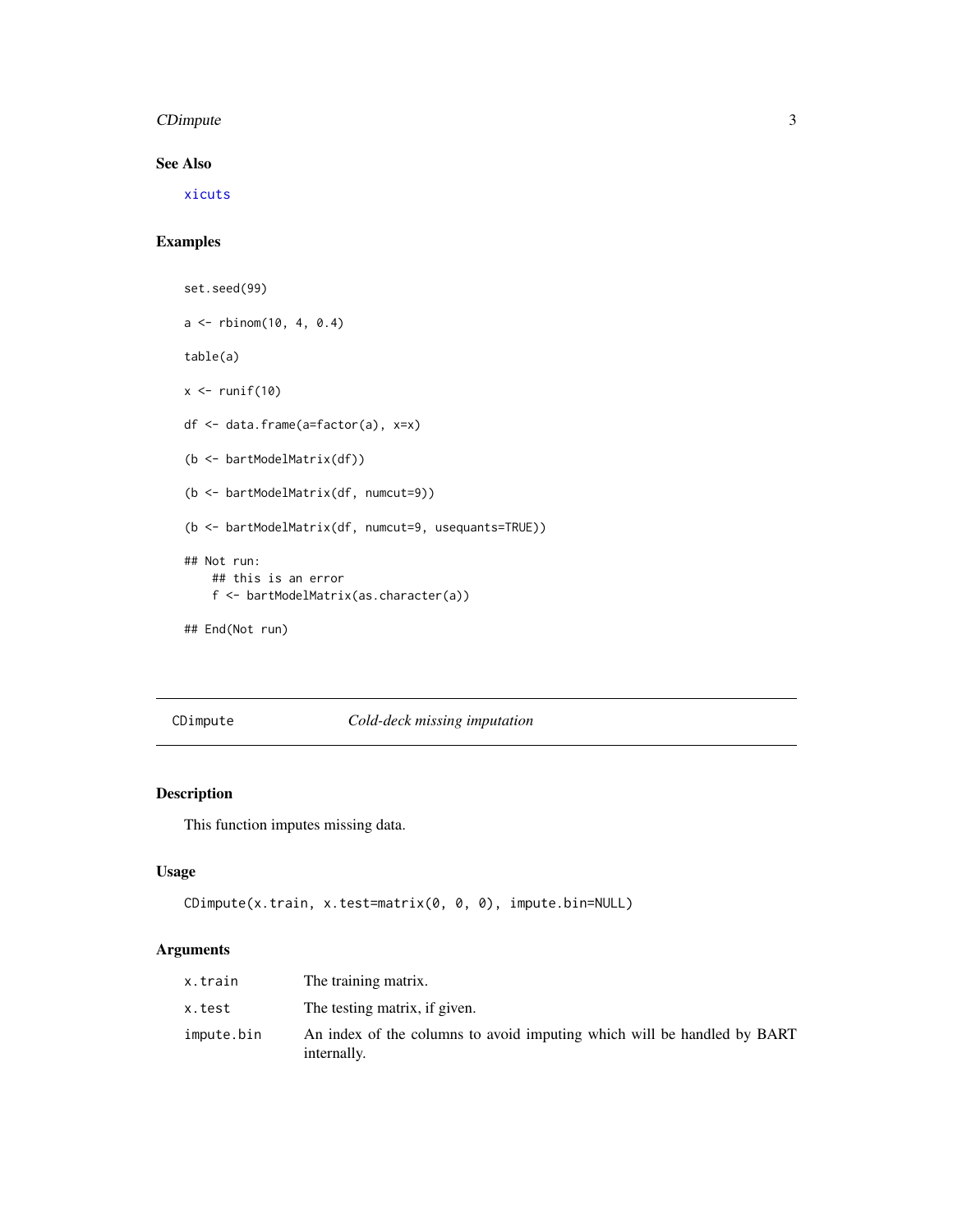#### Details

We call this method cold-decking in analogy to hot-decking. Hot-decking was a method commonly employed with US Census data in the early computing era. For a particular respondent, missing data was imputed by randomly selecting from the responses of their neighbors since it is assumed that the values are likely similar. In our case, we make no assumptions about which values may, or may not, be nearby. We simply take a random sample from the matrix rows to impute the missing data. If the training and testing matrices are the same, then they receive the same imputation.

#### Value

| x.train     | The imputed training matrix.                           |
|-------------|--------------------------------------------------------|
| x.test      | The imputed testing matrix.                            |
| miss.train  | A summary of the missing variables for training.       |
| miss.test   | A summary of the missing variables for testing.        |
| impute.flag | Whether impute bin columns were, or were not, imputed. |
| same        | Whether x. train and x. test are identical.            |

galaxy *Galaxy velocities*

#### Description

This data set consider physical information on velocities (km/second) for 82 galaxies reported by Roeder (1990). These are drawn from six well-separated conic sections of the Corona Borealis region.

#### Usage

data(galaxy)

#### Format

A data frame with 82 observations on the following variable.

speed a numeric vector giving the speed of galaxies ((km/second))

#### Source

Roeder, K. (1990) Density estimation with confidence sets exemplified by superclusters and voids in the galaxies, Journal of the American Statistical Association, 85: 617-624.

#### References

Escobar, M.D. and West, M. (1995) Bayesian Density Estimation and Inference Using Mixtures. Journal of the American Statistical Association, 90: 577-588.

<span id="page-3-0"></span>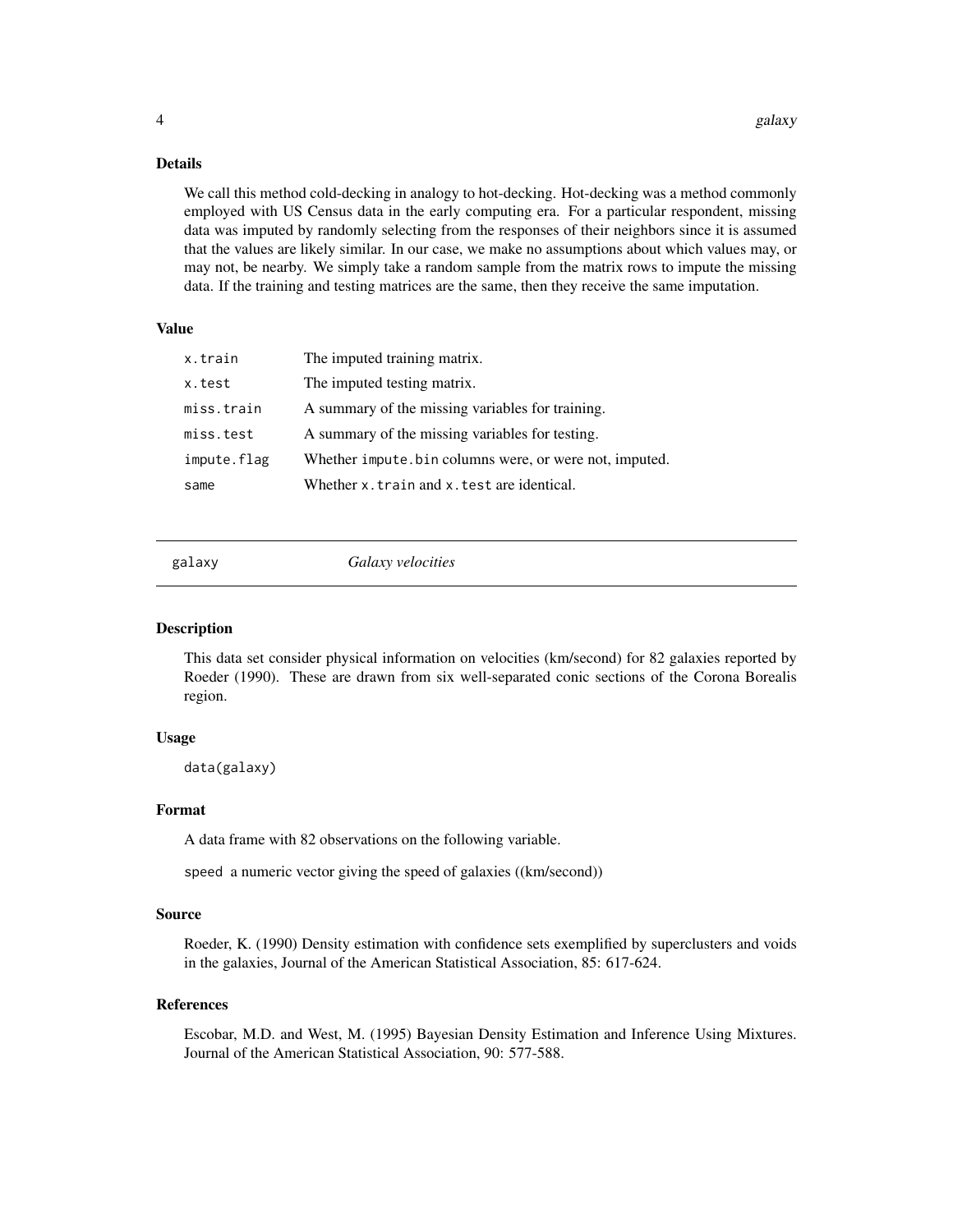#### <span id="page-4-0"></span>lung 50 to 10 minutes and 10 minutes and 10 minutes and 10 minutes and 10 minutes and 10 minutes and 10 minutes

#### Examples

```
data(galaxy)
## maybe str(galaxy) ; plot(galaxy) ...
```
#### lung *NCCTG Lung Cancer Data*

#### Description

Survival for 228 patients with advanced lung cancer was recorded up to a median of roughly one year by the North Central Cancer Treatment Group. Performance scores rate how well the patient can perform usual daily activities.

#### Format

| inst:      | Institution code                                                |
|------------|-----------------------------------------------------------------|
| time:      | Survival time in days                                           |
| status:    | censoring status 1=censored, 2=dead                             |
| age:       | Age in years                                                    |
| sex:       | Male=1 Female=2                                                 |
| ph.ecog:   | ECOG performance score $(0 = good 5 = dead)$                    |
| ph.karno:  | Karnofsky performance score (bad=0-good=100) rated by physician |
| pat.karno: | Karnofsky performance score as rated by patient                 |
| meal.cal:  | Calories consumed at meals                                      |
| wt.loss:   | Weight loss in last six months                                  |
|            |                                                                 |

#### Source

Terry Therneau

#### References

Loprinzi CL. Laurie JA. Wieand HS. Krook JE. Novotny PJ. Kugler JW. Bartel J. Law M. Bateman M. Klatt NE. et al. Prospective evaluation of prognostic variables from patient-completed questionnaires. North Central Cancer Treatment Group. Journal of Clinical Oncology. 12(3):601-7, 1994.

#### Examples

data(lung)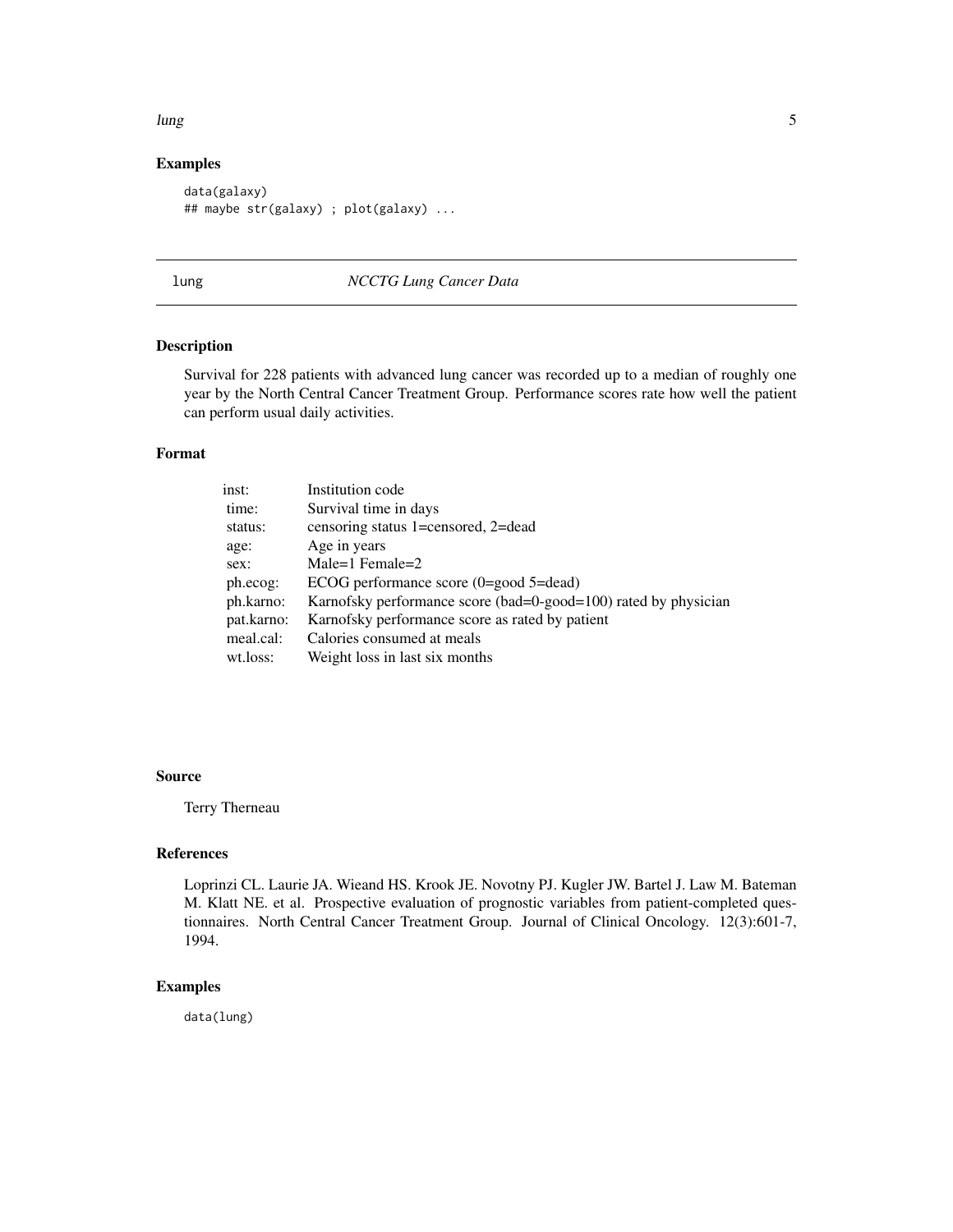#### <span id="page-5-1"></span><span id="page-5-0"></span>Description

The nft() function is for fitting NFT BART (Nonparametric Failure Time Bayesian Additive Regression Tree) models.

#### Usage

```
nft(
    ## data
    x.train, times, delta=NULL, x.test=matrix(nrow=0, ncol=0),
    impute.bin=NULL, impute.prob=NULL,
    ## multi-threading
    tc=1,##MCMC
   nskip=1000, ndpost=2000, nadapt=1000, adaptevery=100,
    chv = cor(x.train, method="spearman"),pbd=c(0.7, 0.7), pb=c(0.5, 0.5),
    stepwpert=c(0.1, 0.1), probchv=c(0.1, 0.1),
    minnumbot=c(5, 5),
    ## BART and HBART prior parameters
    ntree=c(50, 10), numcut=100, xicuts=NULL,
    power=c(2, 2), base=c(0.95, 0.95),
    ## f function
    k=5, sigmaf=NA, dist='weibull',
    ## s function
    sigmav=NULL, total.lambda=NA, total.nu=10,
    ## survival analysis
   K=100, events=NULL,
    ## DPM LIO
    drawDPM=1L,
    alpha=1, alpha.a=1, alpha.b=0.1, alpha.draw=1,
    neal.m=2, constrain=1,
   m0=0, k0.a=1.5, k0.b=7.5, k0=1, k0.draw=1,
    a0=1.5, b0.a=0.5, b0.b=1, b0=1, b0.draw=1,
    ## misc
    printevery=100
)
```
#### Arguments

| x.train | nxp matrix of predictor variables for the training data. |
|---------|----------------------------------------------------------|
| times   | nx1 vector of the observed times for the training data.  |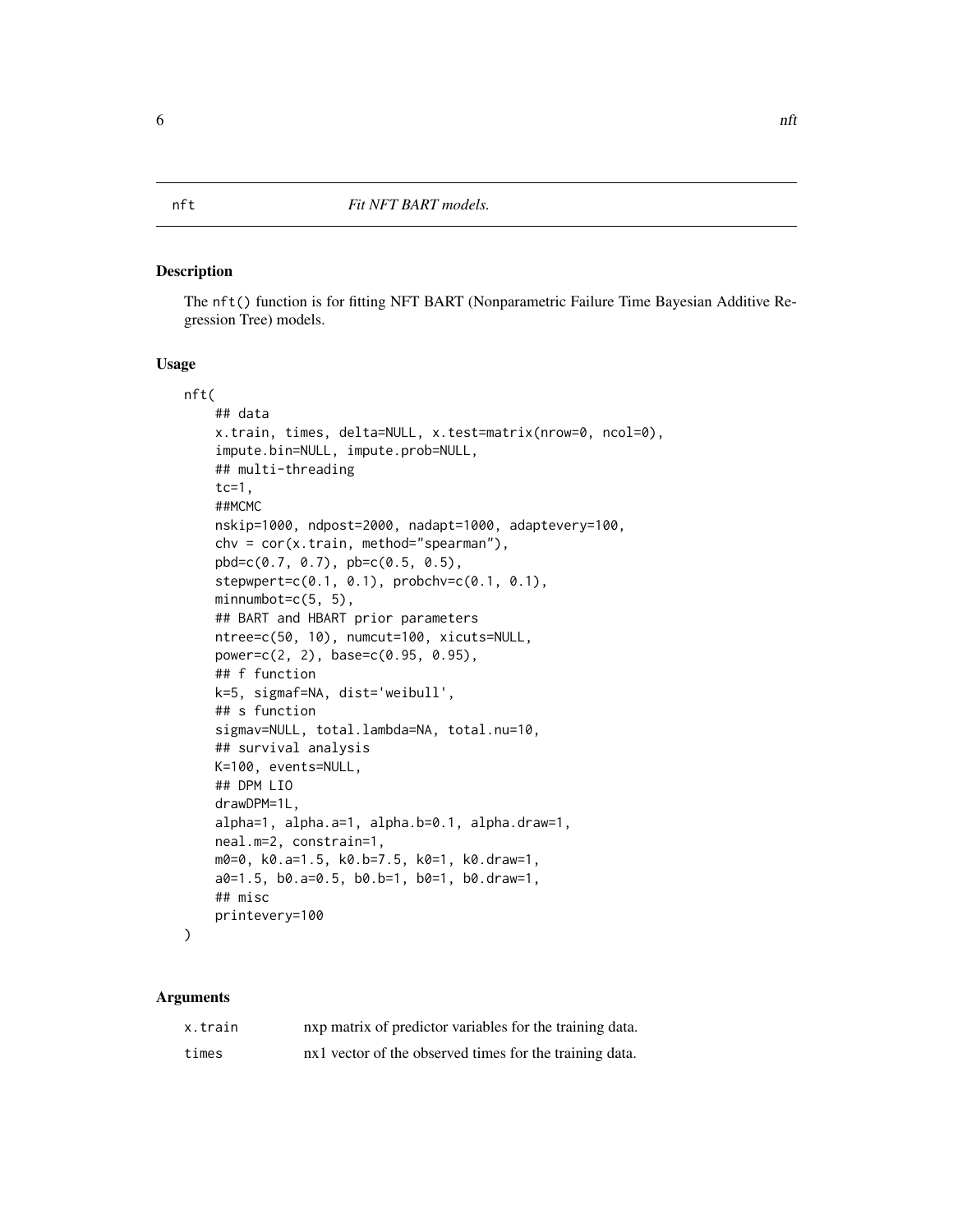| delta        | nx1 vector of the time type for the training data: 0, for right-censoring; 1, for an<br>event; and, 2, for left-censoring.   |
|--------------|------------------------------------------------------------------------------------------------------------------------------|
| x.test       | mxp matrix of predictor variables for the test set.                                                                          |
| impute.bin   | Indices of the columns of x. train to be imputed.                                                                            |
| impute.prob  | nx1 vector of prior probabilities for imputation.                                                                            |
| tc           | Number of OpenMP threads to use.                                                                                             |
| nskip        | Number of MCMC iterations to burn-in and discard.                                                                            |
| ndpost       | Number of MCMC iterations kept after burn-in.                                                                                |
| nadapt       | Number of MCMC iterations for adaptation prior to burn-in.                                                                   |
| adaptevery   | Adapt MCMC proposal distributions every adaptevery iteration.                                                                |
| chv          | Predictor correlation matrix used as a pre-conditioner for MCMC change-of-<br>variable proposals.                            |
| pbd          | Probability of performing a birth/death proposal, otherwise perform a rotate pro-<br>posal.                                  |
| pb           | Probability of performing a birth proposal given that we choose to perform a<br>birth/death proposal.                        |
| stepwpert    | Initial width of proposal distribution for peturbing cut-points.                                                             |
| probchv      | Probability of performing a change-of-variable proposal. Otherwise, only do a<br>perturb proposal.                           |
| minnumbot    | Minimum number of observations required in leaf (terminal) nodes.                                                            |
| ntree        | Vector of length two for the number of trees used for the mean model and the<br>number of trees used for the variance model. |
| numcut       | Number of cutpoints to use for each predictor variable.                                                                      |
| xicuts       | More detailed construction of cut-points can be specified by the xicuts function<br>and provided here.                       |
| power        | Power parameter in the tree depth penalizing prior.                                                                          |
| base         | Base parameter in the tree depth penalizing prior.                                                                           |
| k.           | Prior hyperparameter for the mean model.                                                                                     |
| sigmaf       | SD of y. train desired for f function leaf prior.                                                                            |
| dist         | Distribution to be passed to intercept-only AFT model to center y. train.                                                    |
| sigmav       | Initialization of square-root of variance parameter.                                                                         |
| total.lambda | A rudimentary estimate of the process standard deviation. Used in calibrating<br>the variance prior.                         |
| total.nu     | Shape parameter for the variance prior.                                                                                      |
| K.           | Number of grid points for which to estimate survival probability.                                                            |
| events       | Grid points for which to estimate survival probability.                                                                      |
| drawDPM      | Whether to utilize DPM or not.                                                                                               |
| alpha        | Initial value of DPM concentration parameter.                                                                                |
| alpha.a      | Gamma prior parameter setting for DPM concentration parameter where E[a1pha]=a1pha.a/a1pha.b.                                |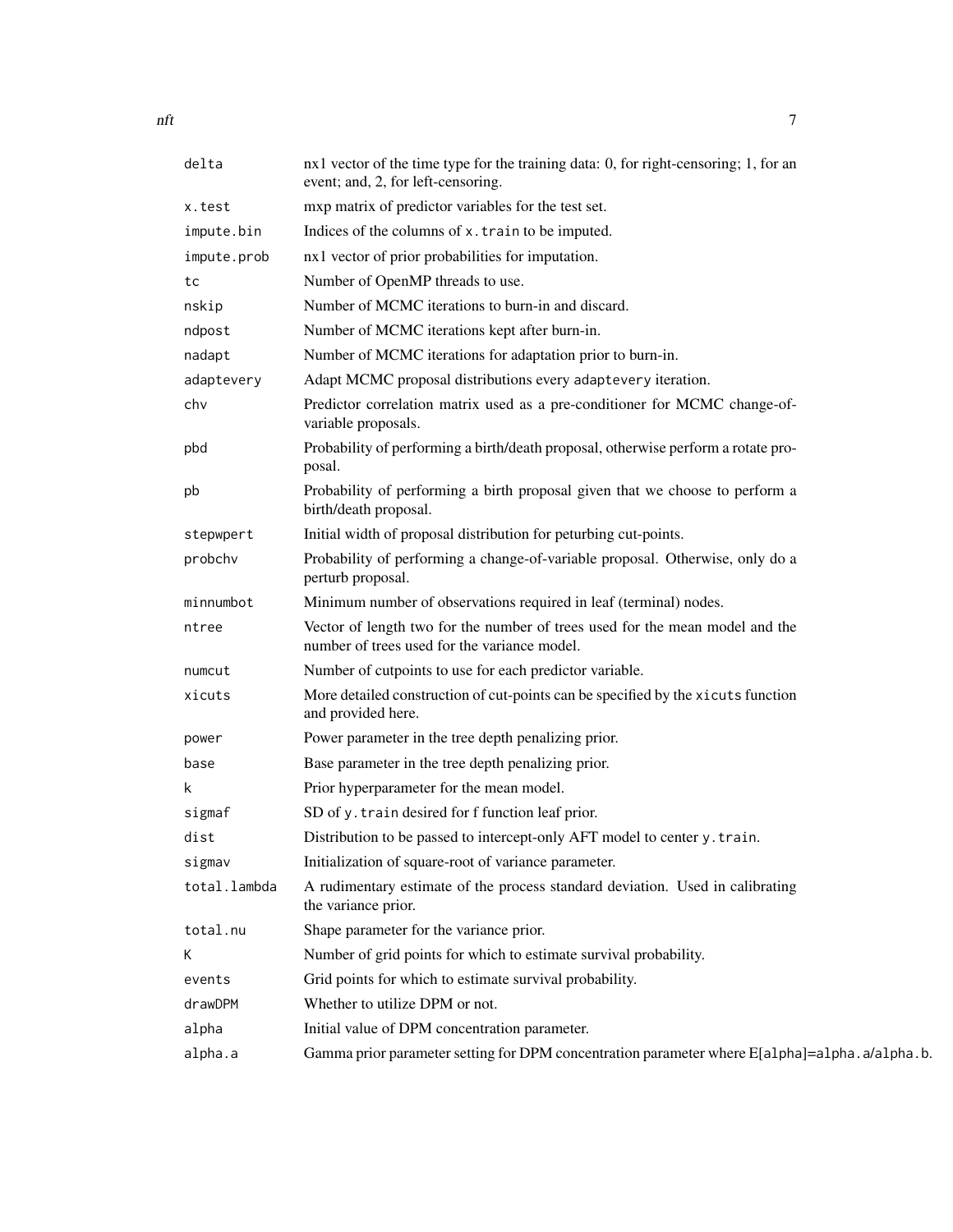| alpha.b    | See alpha. a above.                                                                                                              |
|------------|----------------------------------------------------------------------------------------------------------------------------------|
| alpha.draw | Whether to draw alpha or it is fixed at the initial value.                                                                       |
| neal.m     | The number of additional atoms for Neal 2000 DPM algorithm 8.                                                                    |
| constrain  | Whether to perform constained DPM or unconstrained.                                                                              |
| m0         | Center of the error distribution: defaults to zero.                                                                              |
| k0.a       | First Gamma prior argument for k0.                                                                                               |
| k0.b       | Second Gamma prior argument for k0.                                                                                              |
| k0         | Initial value of k0.                                                                                                             |
| k0.draw    | Whether to fix k0 or draw it if from the DPM LIO prior hierarchy: k0~Gamma(k0.a,k0.b),<br>$i.e., E[K0]=k0.a/k0.b.$               |
| a0         | First Gamma prior argument for tau.                                                                                              |
| b0.a       | First Gamma prior argument for b0.                                                                                               |
| b0.b       | Second Gamma prior argument for b0.                                                                                              |
| b0         | Initial value of b <sub>0</sub> .                                                                                                |
| b0.draw    | Whether to fix b0 or draw it from the DPM LIO prior hierarchy: $b0^{\circ}$ Gamma( $b0.a, b0.b$ ),<br>i.e., $E[b0] = b0.a/b0.b.$ |
| printevery | Outputs MCMC algorithm status every printevery iterations.                                                                       |
|            |                                                                                                                                  |

#### Details

nft() is the function to fit time-to-event data. The most general form of the model allowed is  $Y(\mathbf{x}) = mu + f(\mathbf{x}) + s(\mathbf{x})Z$  where E follows a nonparametric error distribution by default.

The nft() function returns a fit object of S3 class type nft that is essentially a list containing the following items.

#### Value

| ots, oid, ovar, oc, otheta |                                                                                                                                                              |
|----------------------------|--------------------------------------------------------------------------------------------------------------------------------------------------------------|
|                            | These are XPtrs to the BART $f(x)$ objects in RAM that are only available for                                                                                |
|                            | fits generated in the current R session.                                                                                                                     |
| sts, sid, svar, sc, stheta |                                                                                                                                                              |
|                            | Similarly, these are XPtrs to the HBART $s(x)$ objects.                                                                                                      |
| fmu                        | The constant $mu$ .                                                                                                                                          |
| f.train, s.train           |                                                                                                                                                              |
|                            | The trained $f(x)$ and $s(x)$ respectively: matrices with ndpost rows and n                                                                                  |
|                            | columns.                                                                                                                                                     |
| f.train.mean, s.train.mean |                                                                                                                                                              |
|                            | The posterior mean of the trained $f(x)$ and $s(x)$ respectively: vectors of length                                                                          |
|                            | $n_{\cdot}$                                                                                                                                                  |
| f.trees, s.trees           |                                                                                                                                                              |
|                            | Character strings representing the trained fits of $f(x)$ and $s(x)$ respectively to<br>facilitate usage of the predict function when XPtrs are unavailable. |
| dpalpha                    | The draws of the DPM concentration parameter alpha.                                                                                                          |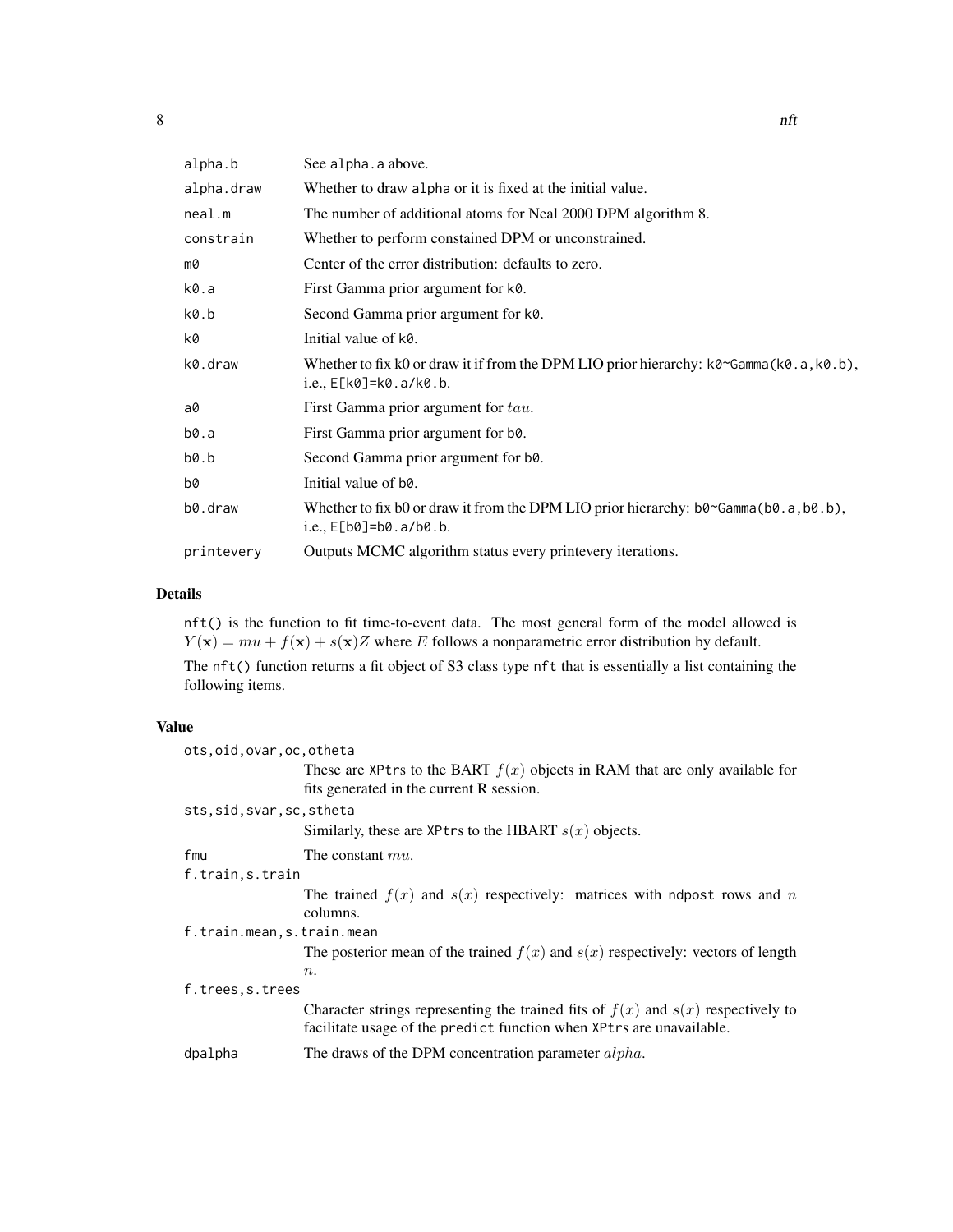| dpn, dpn.               | The number of atom clusters per DPM, $J$ , for all draws including burn-in and<br>excluding burn-in respectively.                                                                      |
|-------------------------|----------------------------------------------------------------------------------------------------------------------------------------------------------------------------------------|
| dpmu                    | The draws of the DPM parameter $mu[i]$ where $i = 1, , n$ indexes subjects: a<br>matrix with ndpost rows and $n$ columns.                                                              |
| dpmu.                   | The draws of the DPM parameter $mu[j]$ where $j = 1, , J$ indexes atom clus-<br>ters: a matrix with ndpost rows and $J$ columns.                                                       |
| dpwt.                   | The weights for efficient DPM calculations by atom clusters (as opposed to sub-<br>jects) for use with $dpmu$ . (and $dpsd$ .; see below): a matrix with ndpost rows<br>and J columns. |
| dpsd, dpsd.             | Similarly, the draws of the DPM parameter $tau[i]$ transformed into the standard<br>deviation $sigma[i]$ for convenience.                                                              |
| dpC                     | The indices $j$ for each subject $i$ corresponding to their shared atom cluster.                                                                                                       |
| z.train                 | The data values/augmentation draws of <i>logt</i> .                                                                                                                                    |
| f.tmind/f.tavgd/f.tmaxd |                                                                                                                                                                                        |
|                         | The min/average/max tier degree of trees in the $f$ ensemble.                                                                                                                          |
| s.tmind/s.tavgd/s.tmaxd |                                                                                                                                                                                        |
|                         | The min/average/max tier degree of trees in the $s$ ensemble.                                                                                                                          |
| f.varcount, s.varcount  |                                                                                                                                                                                        |
|                         | Variable importance counts of branch decision rules for each $x$ of $f$ and $s$ re-<br>spectively: matrices with ndpost rows and $p$ columns.                                          |
|                         | f.varcount.mean, s.varcount.mean                                                                                                                                                       |
|                         | Similarly, the posterior mean of the variable importance counts for each $x$ of $f$<br>and $s$ respectively: vectors of length $p$ .                                                   |
| f.varprob, s.varprob    |                                                                                                                                                                                        |
|                         | Similarly, re-weighting the posterior mean of the variable importance counts as<br>sum-to-one probabilities for each $x$ of $f$ and $s$ respectively: vectors of length $p$ .          |
| LPML                    | The log Pseudo-Marginal Likelihood as typically calculated for right-/left-censoring.                                                                                                  |
| pred                    | The object returned from the predict function where x. test=x. train in order<br>to calculate the soffset item that is needed to use predict when XPtrs are not<br>available.          |
| soffset                 | See pred above.                                                                                                                                                                        |
| aft                     | The AFT model fit used to initialize NFT BART.                                                                                                                                         |
| elapsed                 | The elapsed time of the run in seconds.                                                                                                                                                |
|                         |                                                                                                                                                                                        |

#### Author(s)

Rodney Sparapani: <rsparapa@mcw.edu>

#### References

Sparapani R., Logan B., Laud P. (2021) Nonparametric Failure Time: Time-to-event Machine Learning with Heteroskedastic Bayesian Additive Regression Trees and Low Information Omnibus Dirichlet Process Mixtures *MCW Biostatistics Technical Report 72* [https://www.mcw.edu/](https://www.mcw.edu/-/media/MCW/Departments/Biostatistics/tr72.pdf?la=en) [-/media/MCW/Departments/Biostatistics/tr72.pdf?la=en](https://www.mcw.edu/-/media/MCW/Departments/Biostatistics/tr72.pdf?la=en).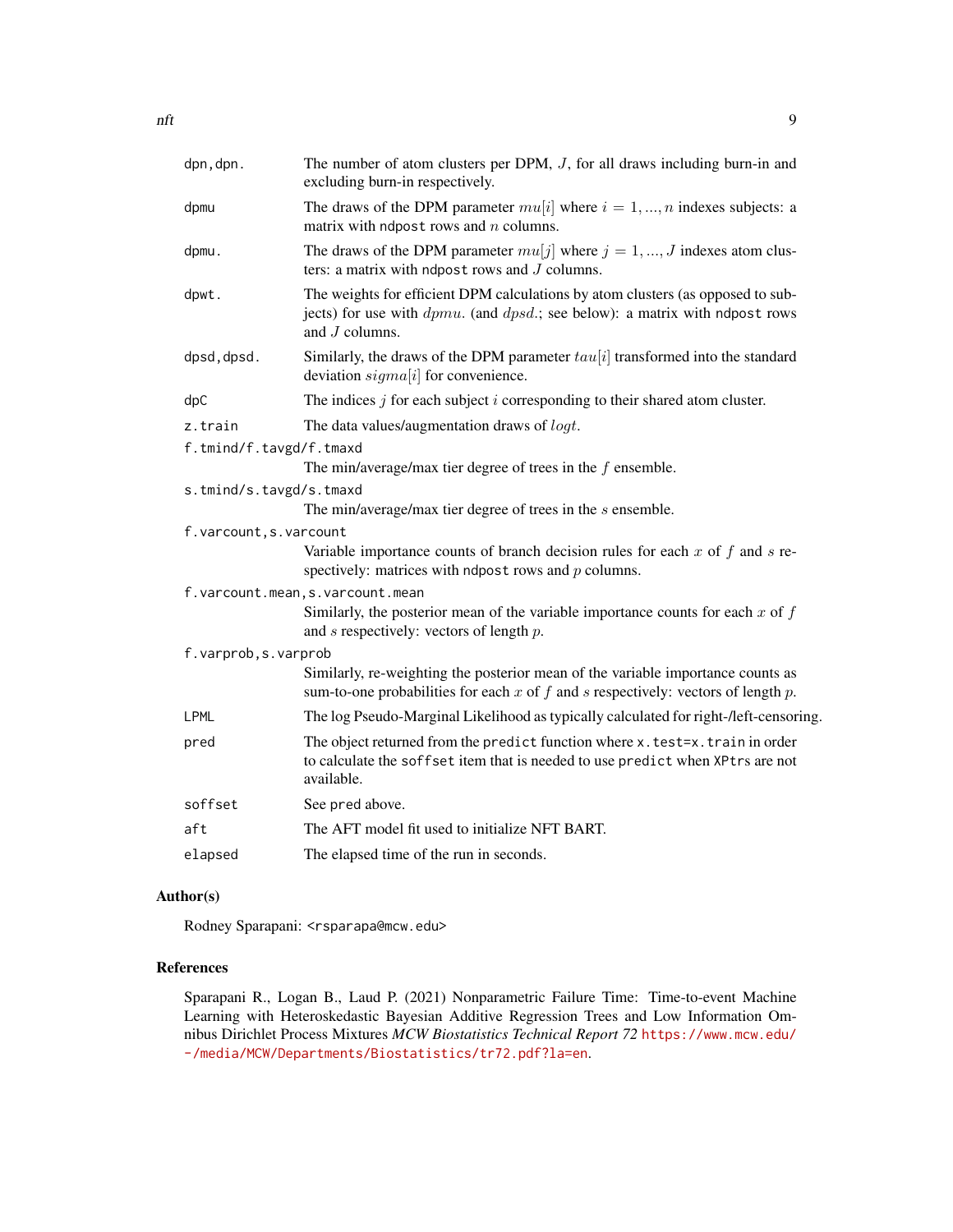<span id="page-9-0"></span>

#### See Also

[predict.nft](#page-10-1)

#### Examples

```
B=getOption('mc.cores', 1)
```

```
data(lung)
str(lung)
N=length(lung$status)
##lung$status: 1=censored, 2=dead
##delta: 0=censored, 1=dead
delta=lung$status-1
table(delta)
## this study reports time in days rather than weeks or months
times=lung$time
times=times/7 ## weeks
summary(times)
## matrix of covariates
x.train=cbind(lung[ , -(1:3)]## lung$sex: Male=1 Female=2
## token run just to test installation
post=nft(x.train, times, delta, tc=B, K=0,
        nskip=0, ndpost=1, nadapt=1, adaptevery=1)
file.='lung.rds'
if(file.exists(file.)) {
    post=readRDS(file.)
    XPtr=FALSE
} else {
   set.seed(99)
    post=nft(x.train, times, delta, tc=B, K=0)
   XPtr=TRUE
    ##saveRDS(post, file.)
}
x.test = rbind(x.train, x.train)
x.test[ , 2]=rep(1:2, each=N)
K=75
events=seq(0, 150, length.out=K+1)
pred = predict(post, x.test, K=K, events=events[-1],
              XPtr=XPtr, tc=B, FPD=TRUE)
plot(events, c(1, pred$surv.fpd.mean[1:K]), type='l', col=4,
     ylim=0:1,
     xlab=expression(italic(t)), sub='weeks',
```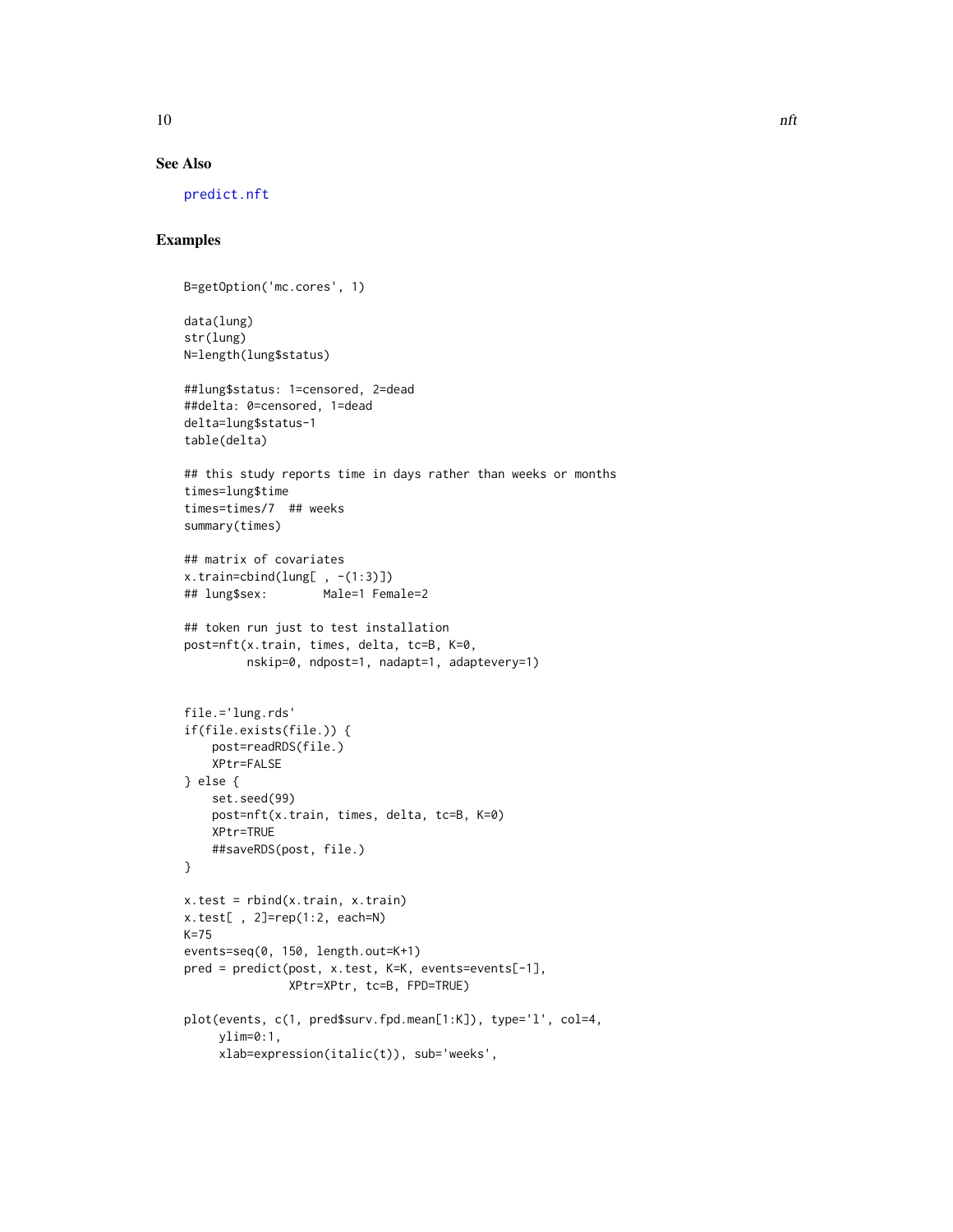```
ylab=expression(italic(S)(italic(t), italic(x))))
lines(events, c(1, pred$surv.fpd.upper[1:K]), lty=2, lwd=2, col=4)
lines(events, c(1, pred$surv.fpd.lower[1:K]), lty=2, lwd=2, col=4)
lines(events, c(1, pred$surv.fpd.mean[K+1:K]), lwd=2, col=2)
lines(events, c(1, pred$surv.fpd.upper[K+1:K]), lty=2, lwd=2, col=2)
lines(events, c(1, pred$surv.fpd.lower[K+1:K]), lty=2, lwd=2, col=2)
legend('topright', c('Adv. lung cancer\nmortality example',
                     'M', 'F'), lwd=2, col=c(0, 4, 2), lty=1)
```
<span id="page-10-1"></span>

predict.nft *Drawing Posterior Predictive Realizations for NFT BART models.*

#### Description

The function predict.nft() is the main function for drawing posterior predictive realizations at new inputs using a fitted model stored in a nft object returned from nft().

#### Usage

```
## S3 method for class 'nft'
predict(
            ## data
            object,
            x.test=object$x.train,
            ## multi-threading
            tc=1, ##OpenMP thread count
            ## current process fit vs. previous process fit
            XPtr=TRUE,
            ## predictions
            K=0,
            events=object$events,
            FPD=FALSE,
            probs=c(0.025, 0.975),
            take.logs=TRUE,
            na.rm=FALSE,
            ## default settings for NFT:BART/HBART/DPM
            fmu=object$fmu,
            soffset=object$soffset,
            drawMuTau=object$drawMuTau,
            ## etc.
            ...)
```
#### Arguments

object Object of type nft from a previous call to nft().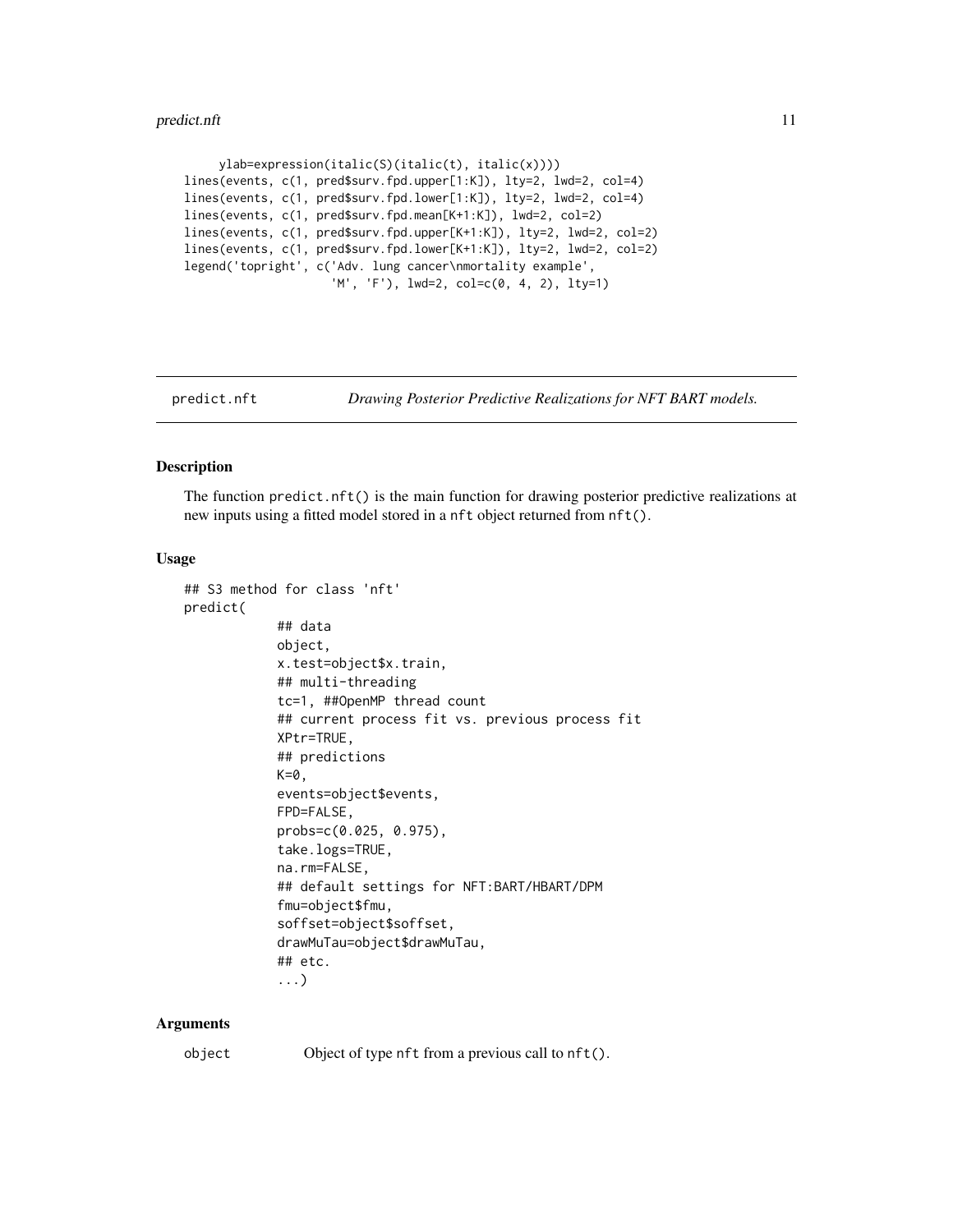| x.test      | New input settings in the form of a matrix at which to construct predictions.<br>Defaults to the training inputs.                                                                                                                        |
|-------------|------------------------------------------------------------------------------------------------------------------------------------------------------------------------------------------------------------------------------------------|
| tc          | Number of OpenMP threads to use for parallel computing.                                                                                                                                                                                  |
| XPtr        | If object was created during the currently running R process, then (via an Rcpp)<br>XPtr) the BART/HBART tree ensemble objects can be accessed in RAM; oth-<br>erwise, those objects will need to be loaded from their string encodings. |
| К           | The length of the grid of time-points to be used for survival predictions. Set<br>to zero to avoid these calculations which can be time-consuming for large data<br>sets.                                                                |
| events      | You can specify the grid of time-points; otherwise, they are derived from quan-<br>tiles of the augmented event times.                                                                                                                   |
| <b>FPD</b>  | Whether to yield the usual predictions or marginal predictions calculated by the<br>partial dependence function.                                                                                                                         |
| probs       | A vector of length two containing the lower and upper quantiles to be calculated<br>for the predictions.                                                                                                                                 |
| take.logs   | Whether or not to take logarithms.                                                                                                                                                                                                       |
| $na$ . $rm$ | Whether NA values should be removed from the summaries.                                                                                                                                                                                  |
| fmu         | BART centering parameter for the test data. Defaults to the value used by nft()<br>when training the model.                                                                                                                              |
| soffset     | HBART centering parameter for the test data. Defaults to the value used by<br>nft() when training the model.                                                                                                                             |
| drawMuTau   | Whether to use NFT BART with, or without, DPM.                                                                                                                                                                                           |
|             | The et cetera objects passed to the predict method. Currently, it has no func-<br>tionality.                                                                                                                                             |

### Details

predict.nft() is the main function for calculating posterior predictions and uncertainties once a model has been fit by nft().

Returns a list with the following entries.

#### Value

| Posterior realizations of the mean function stored in a matrix. Omitted if partial<br>dependence functions are performed since these will typically be large. |
|---------------------------------------------------------------------------------------------------------------------------------------------------------------|
| Posterior realizations of the SD function stored in a matrix. Omitted if partial<br>dependence functions are performed since these will typically be large.   |
| Posterior predictive mean of mean function.                                                                                                                   |
| Posterior predictive lower quantile of mean function.                                                                                                         |
| Posterior predictive upper quantile of mean function.                                                                                                         |
| Posterior predictive mean of SD function.                                                                                                                     |
| Posterior predictive lower quantile of SD function.                                                                                                           |
| Posterior predictive upper quantile of SD function.                                                                                                           |
|                                                                                                                                                               |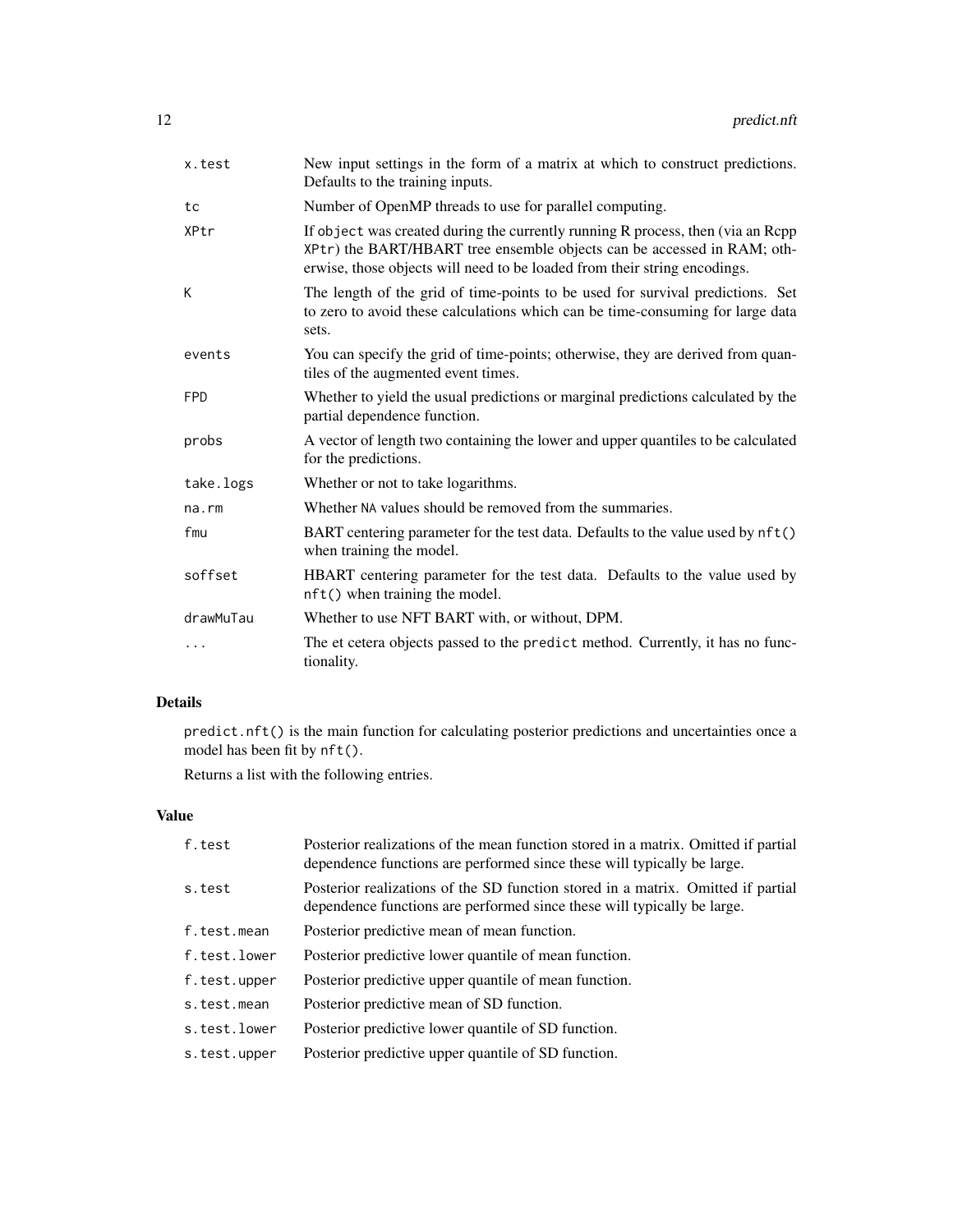#### <span id="page-12-0"></span>xicuts and the set of the set of the set of the set of the set of the set of the set of the set of the set of the set of the set of the set of the set of the set of the set of the set of the set of the set of the set of th

| surv.fpd      | Survival function posterior draws on a grid of time-points by the partial depen-<br>dence function when requested.                  |
|---------------|-------------------------------------------------------------------------------------------------------------------------------------|
| surv.fpd.mean | Survival function estimates on a grid of time-points by the partial dependence<br>function when requested.                          |
|               | surv. fpd. lower Survival function lower quantiles on a grid of time-points by the partial depen-<br>dence function when requested. |
|               | surv, fpd, upper Survival function upper quantiles on a grid of time-points by the partial depen-<br>dence function when requested. |

#### Author(s)

Rodney Sparapani: <rsparapa@mcw.edu>

#### See Also

[nft](#page-5-1)

#### <span id="page-12-1"></span>xicuts *Specifying cut-points for the covariates*

#### Description

This function allows you to create a list that specifies the cut-points for the covariates.

#### Usage

xicuts(x.train, transposed=FALSE, numcut=100)

#### Arguments

| x.train    | The training matrix to derive cut-points from.     |
|------------|----------------------------------------------------|
| transposed | Whether or not the matrix has been transposed yet. |
| numcut     | The number of cut-points to create.                |

#### Details

The cut-points are generated uniformly from min. to max., i.e., the distribution of the data is ignored.

#### Value

An object is returned of type BARTcutinfo which is essentially a list.